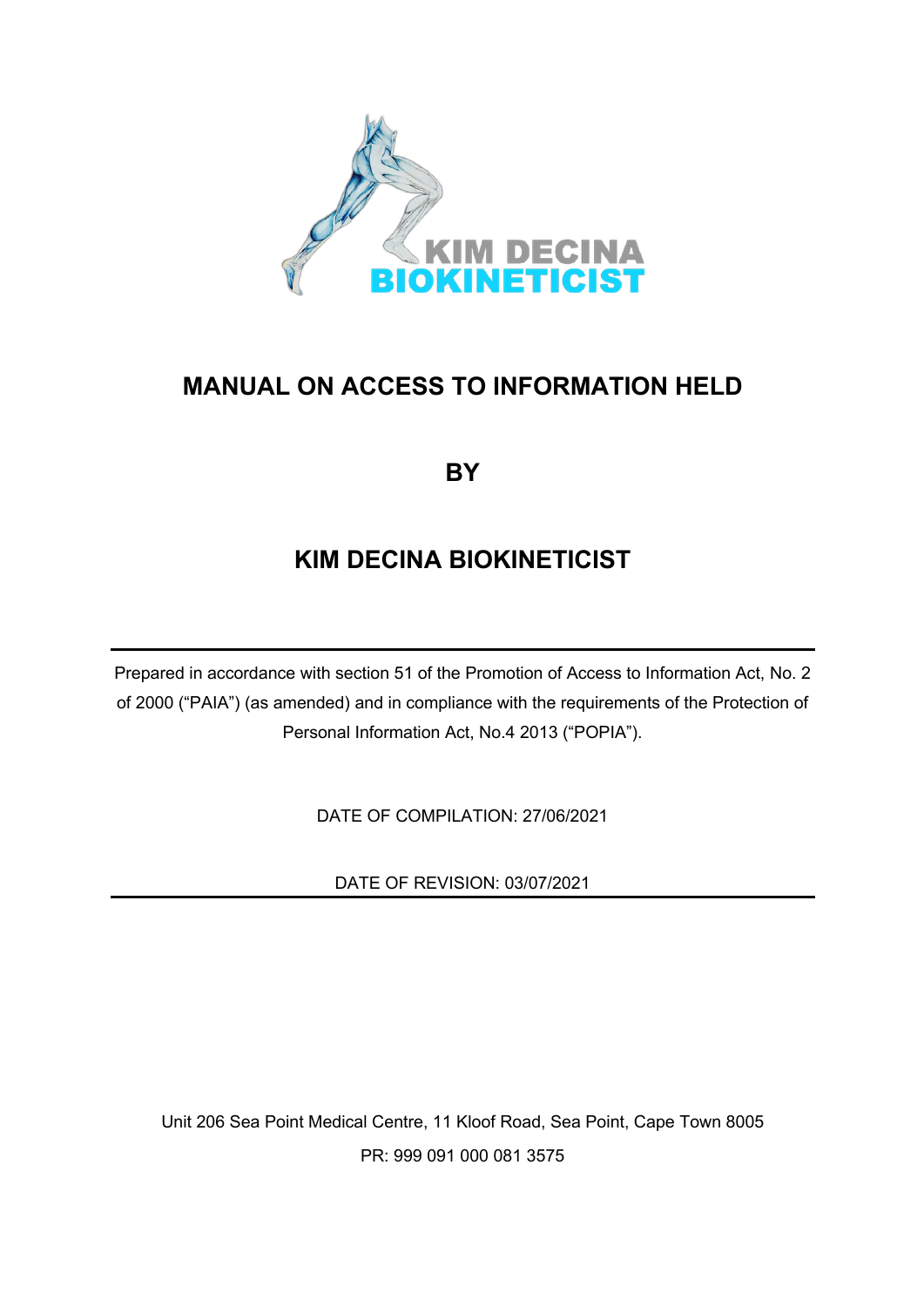## **1. INTRODUCTION**

- 1.1. The Promotion of Access to Information Act, No. 2 of 2000 (the "Act"), as amended, gives effect to section 32 of the Constitution of the Republic of South Africa 108 of 1996 (the "Constitution") which gives the right to access to any information held by the state and/or another person, that is required for the exercise or protection of any right.
- 1.2. Where a request is made in terms of the Act, the body to whom the request is made must consider whether to release the information, giving due consideration to applicable legislative and/or regulatory requirements, except where the Act expressly states that the records containing such information may not be released.
- 1.3. This manual, which is compiled in accordance with section 51 of the Act and complies with the requirements of the Protection of Personal Information Act, No. 4 of 2013 ("POPIA"), is intended to inform a requestor of information, about the procedure for requesting information from the holder. This manual further incorporates the requirements of the POPIA and sets out the framework for our company's compliance with the same.
- 1.4. Where reference is made to the "processing" of personal information, this will include any activity in which information is worked with, from the time that it is collected, up to the time that it is destroyed, regardless of whether it is worked with manually, or by automated systems.

## **2. KIM DECINA BIOKINETICIST AND CONTACT DETAILS**

2.1 KIM DECINA BIOKINETICIST is a sole proprietor Biokinetics practice, registered with the Board of Healthcare Funders (BHF) with the practice number: 999 091 000 081 3575, and the practice owner/Biokineticist is registered with the HPCSA with the registration number: BK0026069. Our range of services includes: 1) Biokinetic evaluation of individuals with injuries, chronic conditions and special populations (such as the elderly, children and/or individuals with cardiac and neurological conditions); 2) Prescription of scientifically-based individualised rehabilitative exercise for the previously mentioned individuals/conditions (i.e orthopaedic, cardiac, neurological and special population rehabilitation); 3) Prescription of individualised exercises programs targeted at weight loss and general strength and endurance improvements/maintenance; 4)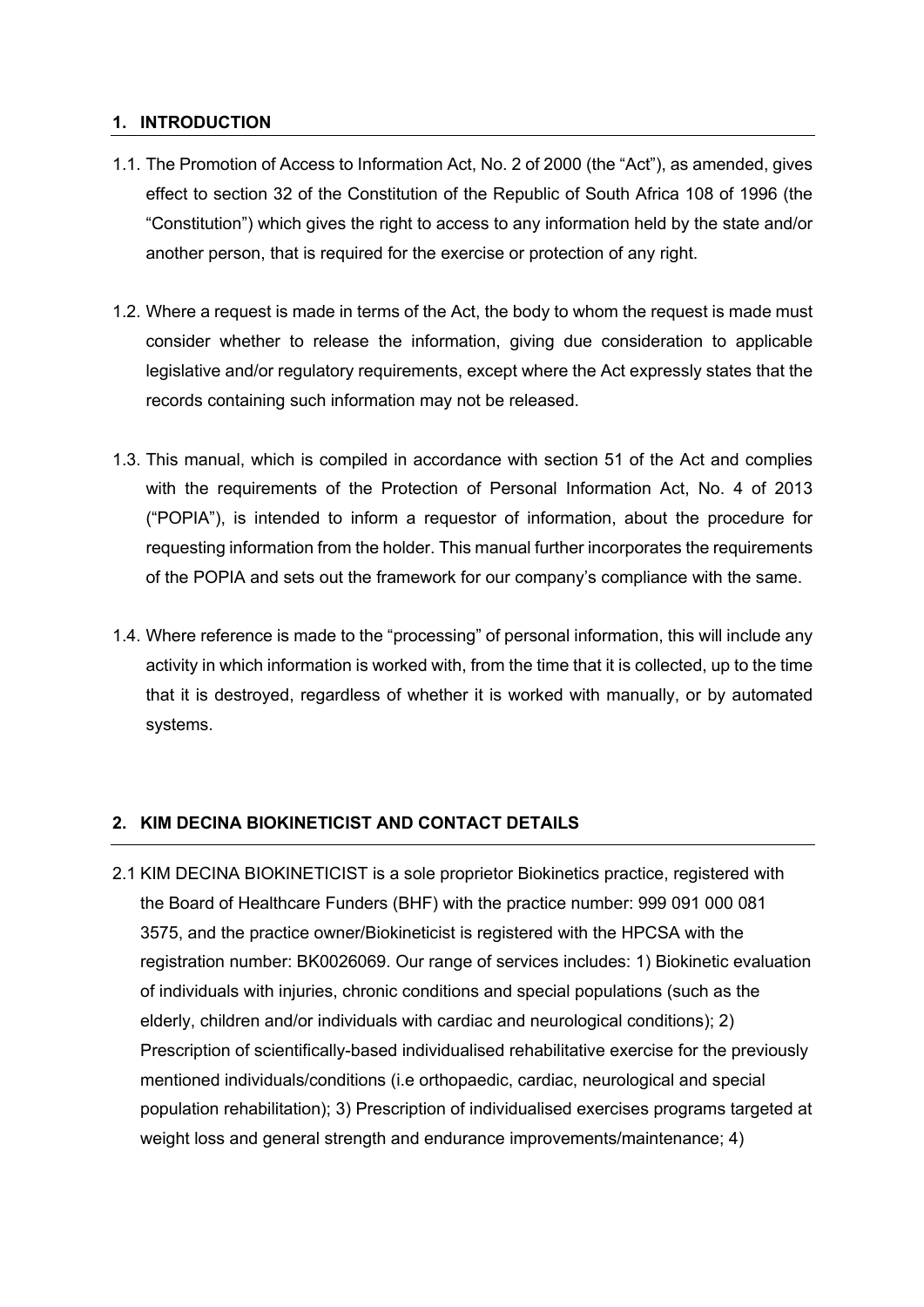Individual and group mat-based Pilates sessions; 5) Vitality Fitness Assessments; 6) Deep tissue & sports massage

2.2 Our contact details are as follows:

Physical Address: Unit 206 Sea Point Medical Centre 11 Kloof Road Sea Point, Cape Town 8005

Postal Address: Unit 206 Sea Point Medical Centre 11 Kloof Road Sea Point, Cape Town 8005

Cell: 061 511 9421 Email: info@kimdecinabio.com Web: www.kimdecinabio.com

## **3. INFORMATION OFFICER**

3.1. The Head of the COMPANY, Mrs Kimberly-Ann Decina is the appointed Information Officer of KIM DECINA BIOKINETICIST. Her contact details are listed hereunder:

| )wner:                   | Kimberly-Ann Decina               |  |
|--------------------------|-----------------------------------|--|
| <b>Physical Address:</b> | Unit 206 Sea Point Medical Centre |  |
|                          | 11 Kloof Road                     |  |
|                          | Sea Point, Cape Town              |  |
|                          | 8005                              |  |
| Postal Address:          | Unit 206 Sea Point Medical Centre |  |
|                          | 11 Kloof Road                     |  |
|                          | Sea Point, Cape Town              |  |
|                          | 8005                              |  |
| Telephone:               | 061 511 9421                      |  |
| Email:                   | info@kimdecinabio.com             |  |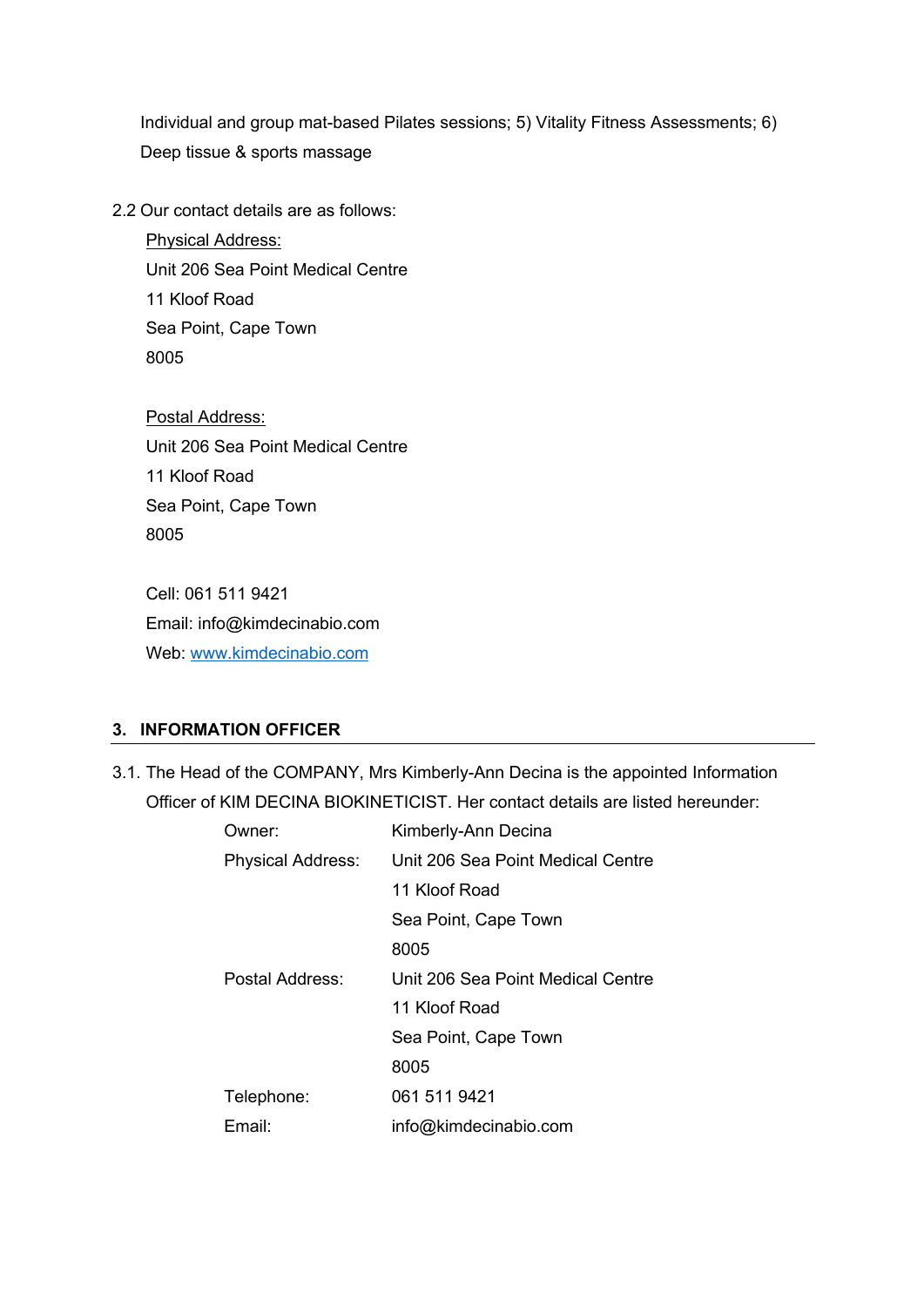- 3.2. The Information Officer shall oversee the functions and responsibilities as required in terms of the Act and section 55 of POPIA, after registration with the Information Regulator.
- 3.3. The Information Officer may delegate some of the functions and responsibilities delegated to her by the Act and POPIA, to the Deputy Information Officer.
- 3.4. All requests for information must be addressed to the Information Officer.

# **4. GUIDE OF SA HUMAN RIGHTS COMMISSION (SECTION 51(1)(b))**

- 4.1. The Act grants a requester access to records of a private body, if the record is required for the exercise or protection of any rights. If a public body lodges a request, the public body must be acting in the public interest.
- 4.2. Requests in terms of the Act shall be made in accordance with the prescribed procedures, at the rates provided. The forms and tariffs are dealt with in paragraphs 6 and 7 of the Act.
- 4.3. Requesters are referred to the Guide in terms of Section 10 which has been compiled by the South African Human Rights Commission, which will contain information to exercise Constitutional Rights. The Guide is available from the SAHRC.
- 4.4. Enquiries in this regards should be directed to:

| Postal Address:   | Private Bag 2700, Houghton, 2041 |
|-------------------|----------------------------------|
| Telephone Number: | +27-11-877 3600                  |
| Fax Number:       | +27-11-403 0625                  |
| Website:          | www.sahrc.org.za                 |
| Email:            | PAIA@sahrc.org.za                |

## **5. THE LATEST NOTICE IN TERMS OF SECTION 52(2) (IF ANY)**

No notice has been published on the categories of records that are automatically available without a person having to request access in terms of Section 52(2) of PAIA.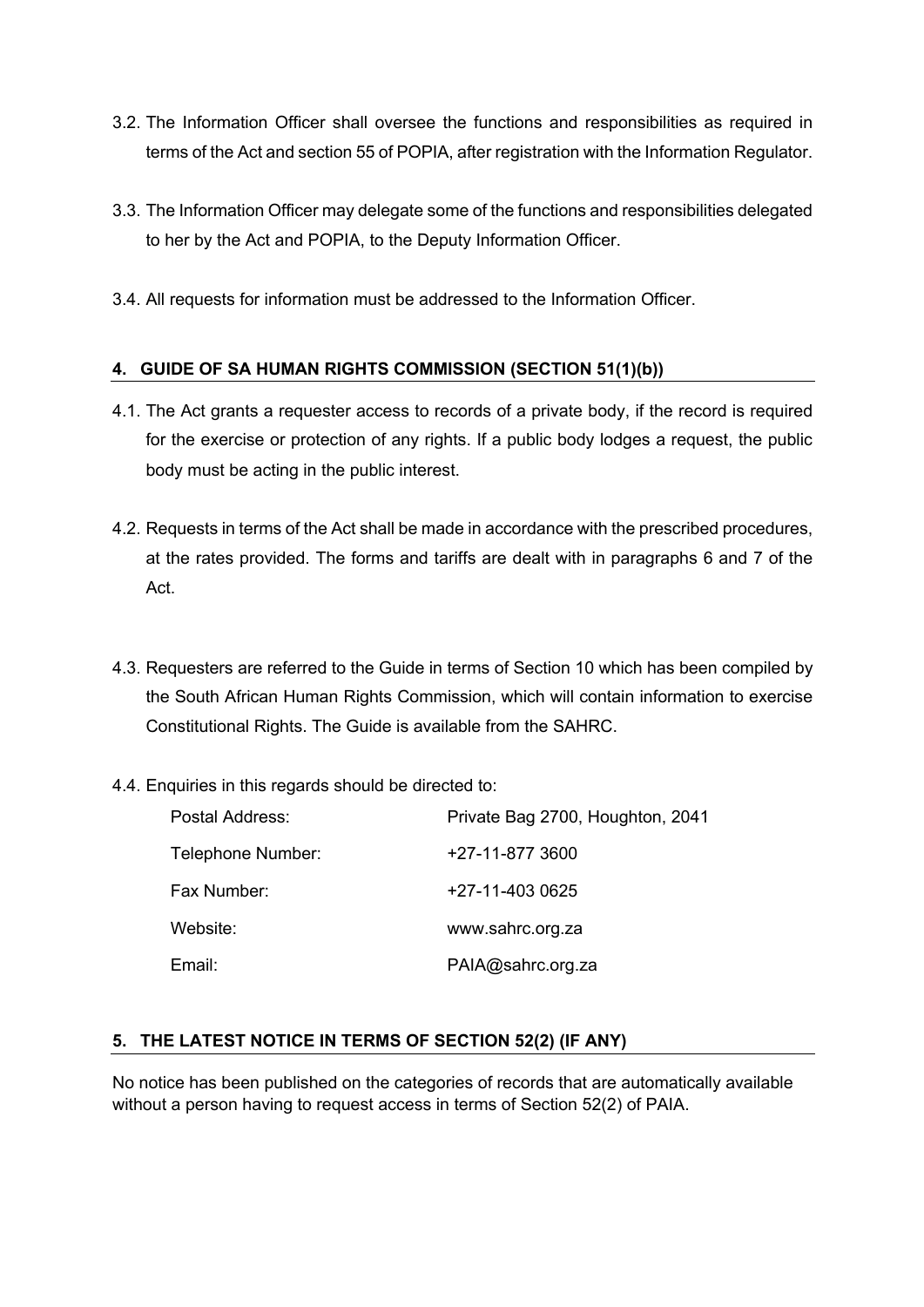# **6. RECORDS AVAILABLE ON REQUEST**

6.1. KIM DECINA BIOKINETICIST holds the following records which may be available only on request in terms of section 51(1)(e):

| <b>Records</b>           | <b>Subject</b>                                      |  |
|--------------------------|-----------------------------------------------------|--|
| Practice                 | Documents of Practice Registration with BHF;        |  |
| Documents and<br>Records | Documents of Biokineticist Registration with HPCSA; |  |
|                          | BASA membership certificate;                        |  |
|                          | Malpractice insurance certificate;                  |  |
|                          | First Aid & AED Certificates;                       |  |
|                          | CPD Certificates;                                   |  |
|                          | Details of the practice owner;                      |  |
|                          | Policies and procedures; and                        |  |
|                          | Intellectual property                               |  |
| <b>Financial Records</b> | <b>Accounting Records;</b>                          |  |
|                          | <b>Annual Financial Reports;</b>                    |  |
|                          | <b>Annual Financial Statements</b>                  |  |
|                          | <b>Bank Statements;</b>                             |  |
|                          | Banking details and bank accounts;                  |  |
|                          | <b>Banking Records;</b>                             |  |
|                          | Invoices:                                           |  |
|                          | Rental Agreements; and                              |  |
|                          | <b>Tax Returns</b>                                  |  |
| Income Tax               | <b>Provisional Tax Records;</b>                     |  |
| Records                  | Records of payments made to SARS                    |  |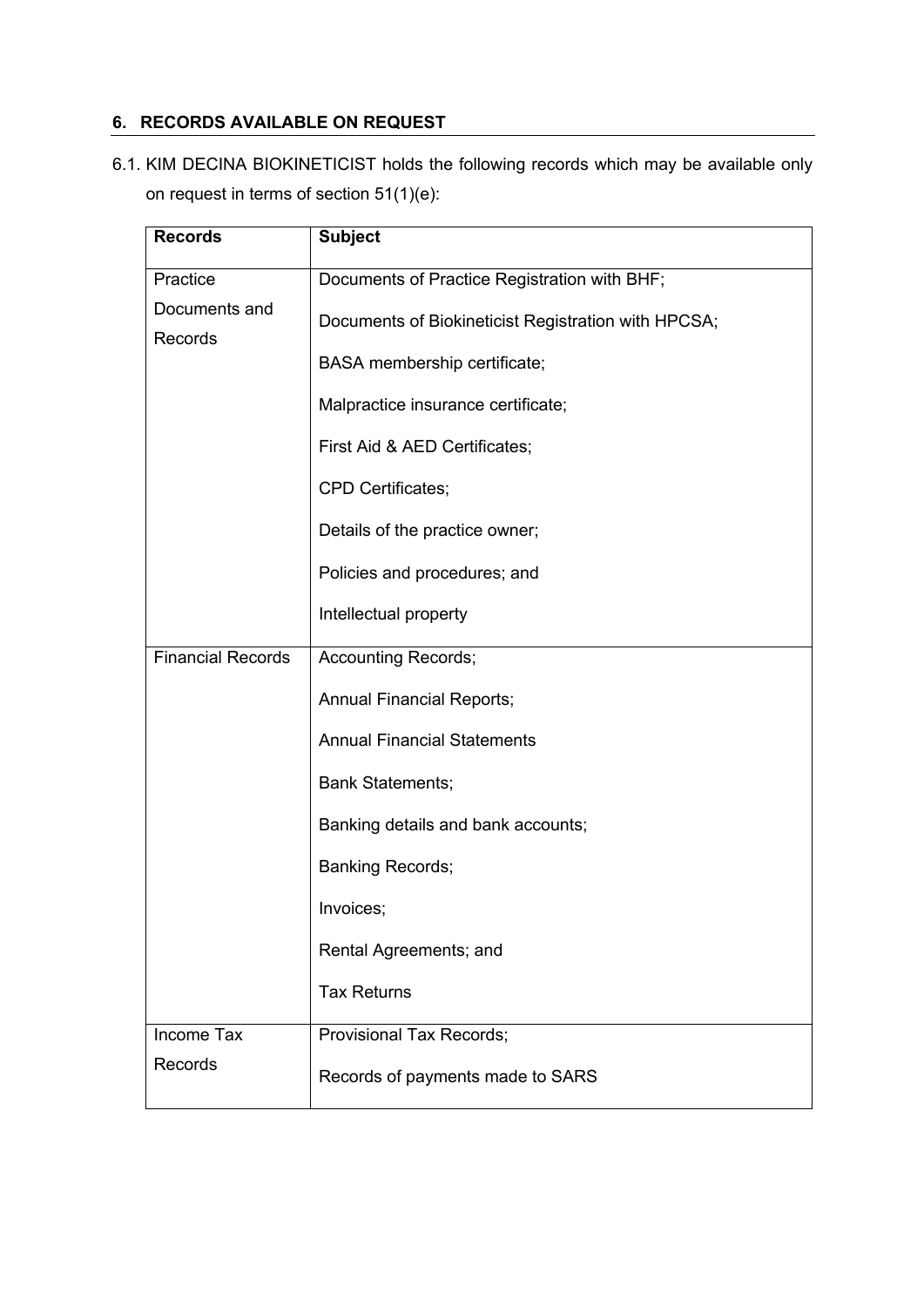| Personnel         | Sole proprietor contact details                     |
|-------------------|-----------------------------------------------------|
| Documents and     |                                                     |
| <b>Records</b>    |                                                     |
|                   |                                                     |
| Procurement       | Purchase and order information                      |
| Records           |                                                     |
| <b>IT Records</b> | Disaster recovery plan;                             |
|                   | Information security policies/standards/procedures; |
|                   | Information usage policy documentation; and         |
|                   | Software licensing                                  |

- 6.2. For the purposes of the above clause 6.1., "Personnel" refers to any person who works for, or provides services to, or on behalf of KIM DECINA BIOKINETICIST and receives or is entitled to receive remuneration and any other person who assist in carrying out or conducting the business of KIM DECINA BIOKINETICIST. This includes, without limitation, directors (executive and non-executive), all permanent, temporary, and parttime staff, as well as contract workers.
- 6.3. Access to the records stipulated in clause 6.1 above may be subject to the grounds of refusal set out in this manual. Amongst others, records deemed confidential on the part of a third party, will require permission from the third party concerned, in addition to normal requirements, before the granting of access may be considered.
- 6.4. KIM DECINA BIOKINETICIST also holds the following special personal information in terms of section 32 of the POPIA.

| Special     | List of Patients personal details                                   |  |
|-------------|---------------------------------------------------------------------|--|
| Personal    | Patients Medical Aid information                                    |  |
| Information |                                                                     |  |
|             | Patient Health Records which include but not limited to             |  |
|             |                                                                     |  |
|             | Hand-written contemporaneous notes;<br>$\bullet$                    |  |
|             | Contemporaneous notes taken electronically;<br>$\bullet$            |  |
|             | Notes taken by previous practitioners attending health<br>$\bullet$ |  |
|             | care or other health care practitioners about our patients          |  |
|             | or individuals in our care;                                         |  |
|             |                                                                     |  |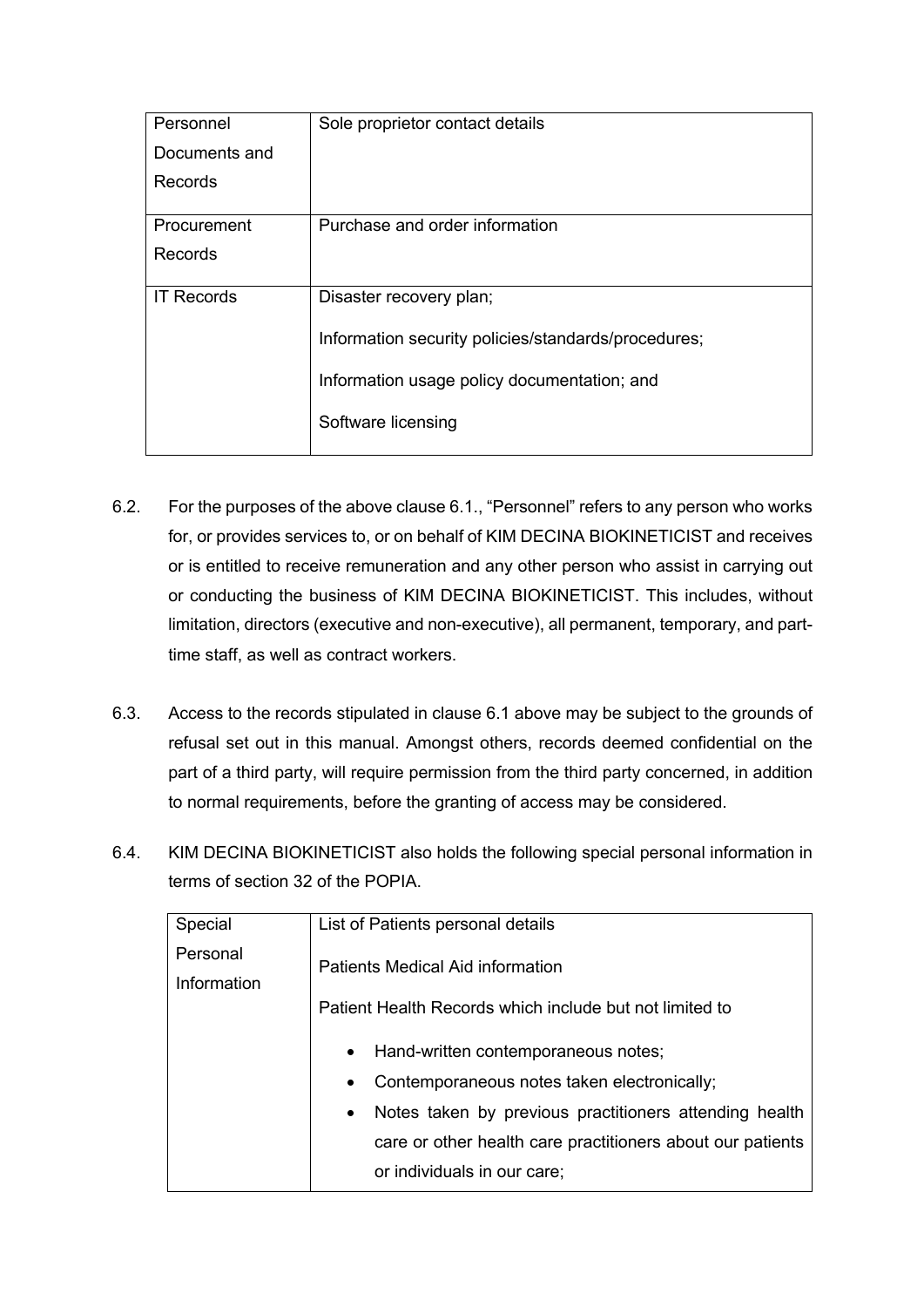|           | • Referral letters to and from other health care practitioners; |
|-----------|-----------------------------------------------------------------|
|           | • Electronic copies of X-rays, MRI's, CT scans, ECG's and       |
|           | associated reports;                                             |
|           | • Audiovisual records such as photographs, videos, and          |
|           | tape-recordings; and                                            |
| $\bullet$ | Other forms completed during the health interaction such        |
|           | as insurance forms                                              |

6.5. Access to the records stipulated in clause 6.4 shall be subject to provisions set out in sections 26,27 and 28 of the POPIA.

# **7. RECORDS AVAILABLE WITHOUT A REQUEST**

- 7.1. The following records are available on payment of the prescribed fees for copies without completing the prescribed form in terms of the Act.
	- a. Record of a public nature
	- b. Records disclosed on the KIM DECINA BIOKINETICIST website
	- c. Non-confidential reports
	- d. Statutory records such as those maintained at the CIPC
	- e. Other Non-confidential records such as newsletters, brochures, and similar.
- 7.2. Requests for such records must be directed to the Information Officer.
- 7.3. An appointment to view such records will have to be made with the Information Officer.

# **8. RECORDS AVAILABLE IN ACCORDANCE WITH ANY OTHER LEGISLATION**

- 8.1. KIM DECINA BIOKINETICIST retains records and documents in terms of other legislation listed below.
- 8.2. Unless disclosure is prohibited in terms of legislation, regulations, contractual agreement, or otherwise, records that are required to be made available in terms of these acts shall be made available for inspection by interested parties in terms of the requirements and conditions of the Act; the below-mentioned legislation and applicable internal policies and procedures, should such interested parties be entitled to such information.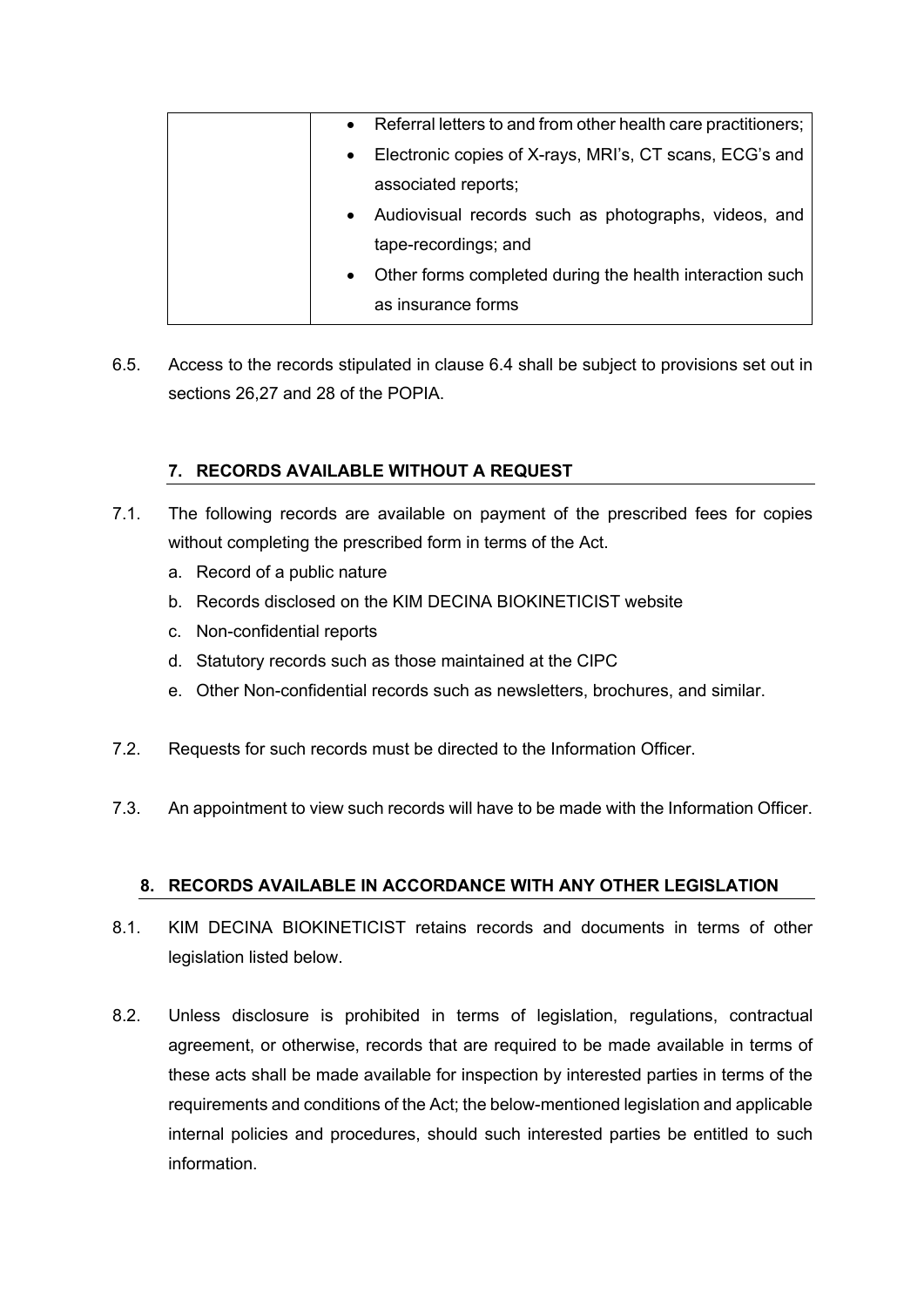- 8.3. A request to access must be done in accordance with the prescriptions of the Act.
	- a. Basic Conditions of Employment Act, No 75 of 1997;
	- b. Broad-Based Black Economic Empowerment Act, No 75 of 1997;
	- c. Companies Act, No 71 of 2008;
	- d. Compensation for Occupational Injuries & Diseases Act, 130 of 1993;
	- e. Competition Act, No.71 of 2008;
	- f. Constitution of the Republic of South Africa 2008;
	- g. Copyright Act, No 98 of 1978;
	- h. Electronic Communications Act, No 36 of 2005;
	- i. Electronic Communications and Transactions Act, No 25 of 2002;
	- j. Employment Equity Act, No 55 of 1998;
	- k. Financial Intelligence Centre Act, No 38 of 2001;
	- l. Health Professions Act, No 56 of 1974;
	- m. Identification Act, No. 68 of 1997;
	- n. Income Tax Act, No 58 of 1962;
	- o. Intellectual Property Laws Amendment Act, No 38 of 1997;
	- p. Labour Relations Act, No 66 of 1995;
	- q. Medical Schemes Act, No 131 of 1998;
	- r. National Health Act, No 61 of 2003;
	- s. Occupational Health & Safety Act, No 85 of 1993;
	- t. Pension Funds Act, No 24 of 1956;
	- u. Prescription Act, No 68 of 1969;
	- v. Prevention of Organised Crime Act, No 121 of 1998;
	- w. Promotion of Access to Information Act, No 2 of 2000;
	- x. Protection of Personal Information Act, No. 4 of 2013;
	- y. Regulation of Interception of Communications and Provision of Communication-Related Information Act 70 of 2002
	- z. Unemployment Insurance Act, No 30 of 1996
	- aa. Value Added Tax Act, No 89 of 1991

*Whilst every care was taken to provide a comprehensive list of applicable legislation, this list may be incomplete. To this end, this list shall be updated accordingly as and when KIM DECINA BIOKINETICIST receives new information to this effect. If a Requester believes that a right of access to a record exists in terms of other legislation not listed above, the Requester is required to indicate what legislative right the request is based on, to allow the Information Officer the opportunity to consider the request in light thereof.*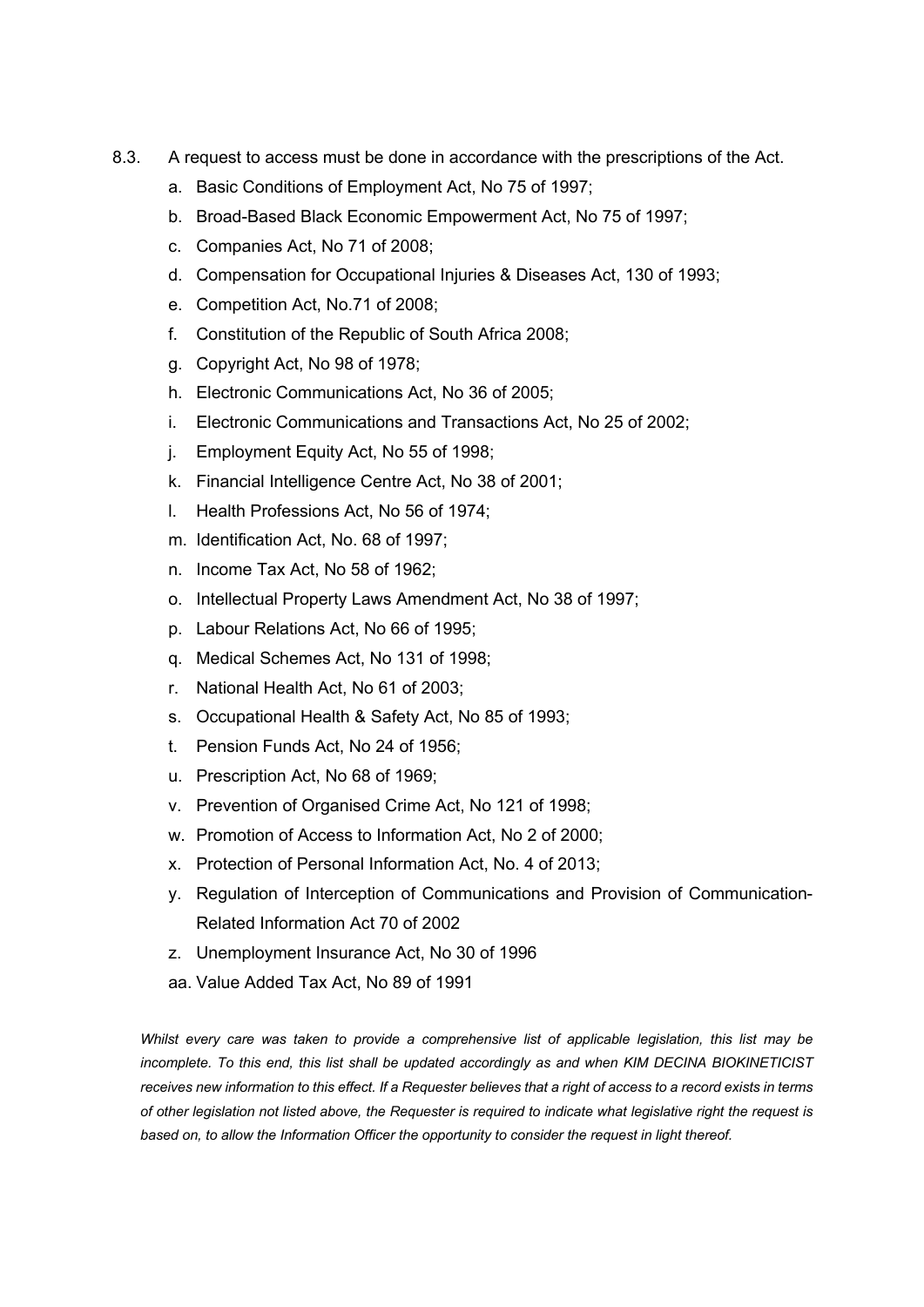8.4. The accessibility of documents and records requested as a result of other legislation, may be subject to the grounds of refusal, set out in this Manual.

#### **9. REQUEST FOR ACCESS TO INFORMATION**

- 9.1. The requester must comply with all the procedural requirements contained herein relating to the request for access to information access to information.
- 9.2. The requester must complete the prescribed form available on the website of the SAHRC at www.sahrc.org.za (J752 /Form C) and submit same, with payment and/or proof of payment as well as payment of the requested fee and/or a deposit (if applicable) to the Information Officer.
- 9.3. The prescribed form must be filled in with sufficient information to enable the Information Officer to identify:
	- a. the information or records requested;
	- b. the identity of the requester;
	- c. the form of access required;
	- d. the postal address or fax number of the requester in the Republic; or
	- e. if the requester wishes to be informed of the decision in a different manner (in addition to written), the manner and particulars thereof; and
	- f. the right which the requester is seeking to exercise or protect with an explanation of the reason the record is required to exercise or protect the right.
- 9.4. KIM DECINA BIOKINETICIST will process the request within 30 (thirty) days, unless the requester has stated special reasons to the satisfaction of the Information Officer, that circumstances dictate urgency.
- 9.5. The requester shall be advised whether access is granted or denied in writing.
- 9.6. In addition, the Information Officer will include the reason for the decision.
- 9.7. Should a request be made on behalf of another person, then the requester must submit proof of the capacity in they are acting to the satisfaction of the Information Officer (section 53(2)(f)).
- 9.8. Should an individual be unable to complete the prescribed form, owing to illiteracy or disability, such a person may make the request orally.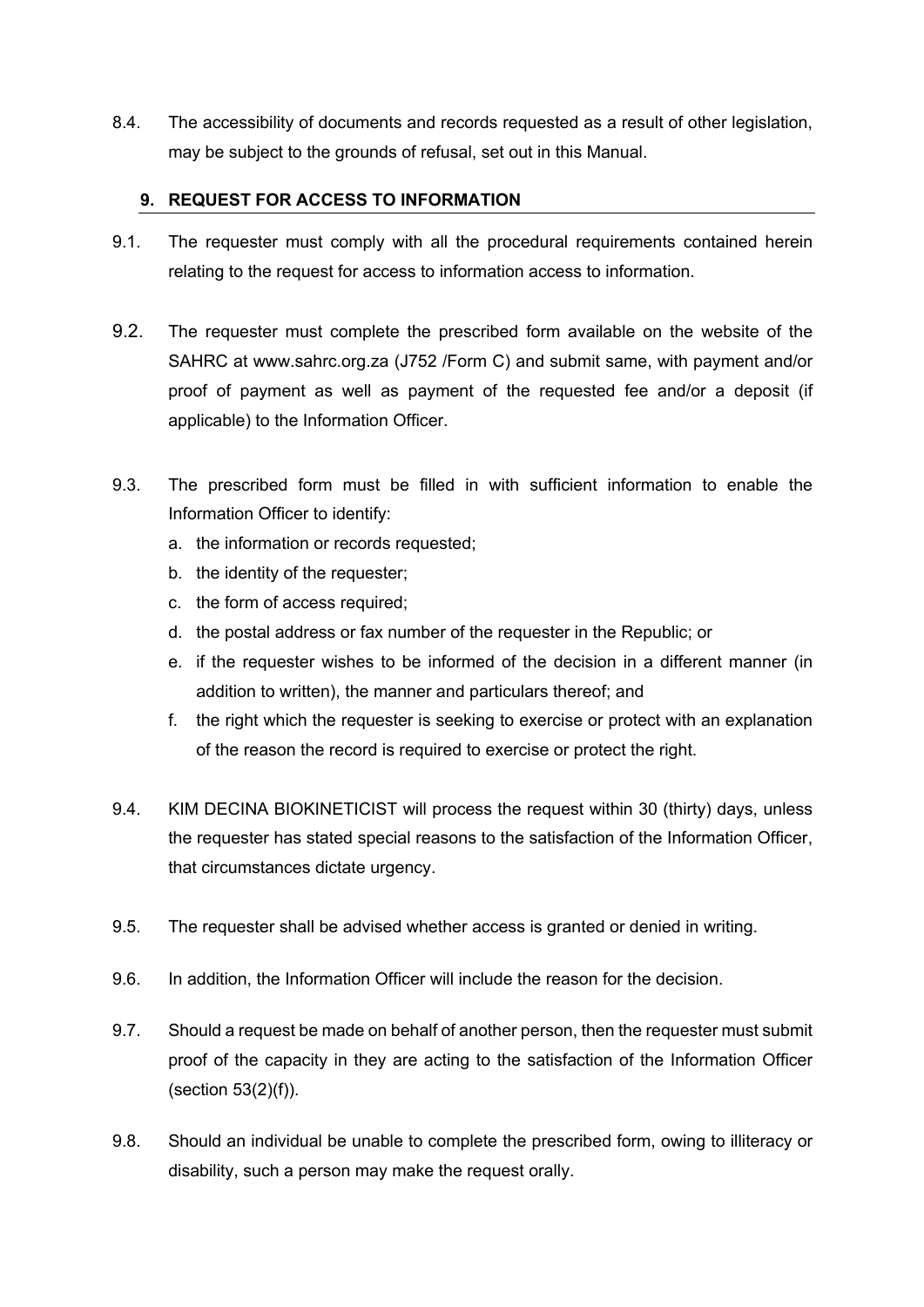- 9.9. The requester must pay the prescribed fee before the request can be processed.
- 9.10. All information listed in Par 9.3 should be provided, failing which, the process will be delayed until the required information is provided.
- 9.11. The prescribed time periods will not commence until the requester has furnished all the required information and paid the prescribed fee.
- 9.12. The Information Officer shall partition information, if possible, and only grant the requester, access to the requested portion..

## **10. REFUSAL OF ACCESS TO RECORDS**

- 10.1. KIM DECINA BIOKINETICIST is entitled to refuse a request for information in terms of the Act.
- 10.2. Access to information may be subject to the grounds of refusal.
- 10.3. Amongst others, records deemed confidential on the part of a third party, will require permission from the third party concerned, in addition to normal requirements, before the granting of access may be considered.
- 10.4. The main grounds for KIM DECINA BIOKINETICIST to refuse a request for information are:
	- a. mandatory prohibition on the processing of special personal information, if the records are classified as special personal information in terms of section 26 of POPIA;
	- b. mandatory protection of the privacy of a third party who is a natural person or a deceased person (section 63) or a juristic person, as included in POPIA, which would involve the unreasonable disclosure of personal information of that natural or juristic person;
	- c. mandatory protection of personal information and for disclosure of any personal information to, in addition to any other legislative, regulatory or contractual agreements, comply with the provisions of POPIA;
	- d. mandatory protection of the commercial information of a third party (section 64) if the record contains: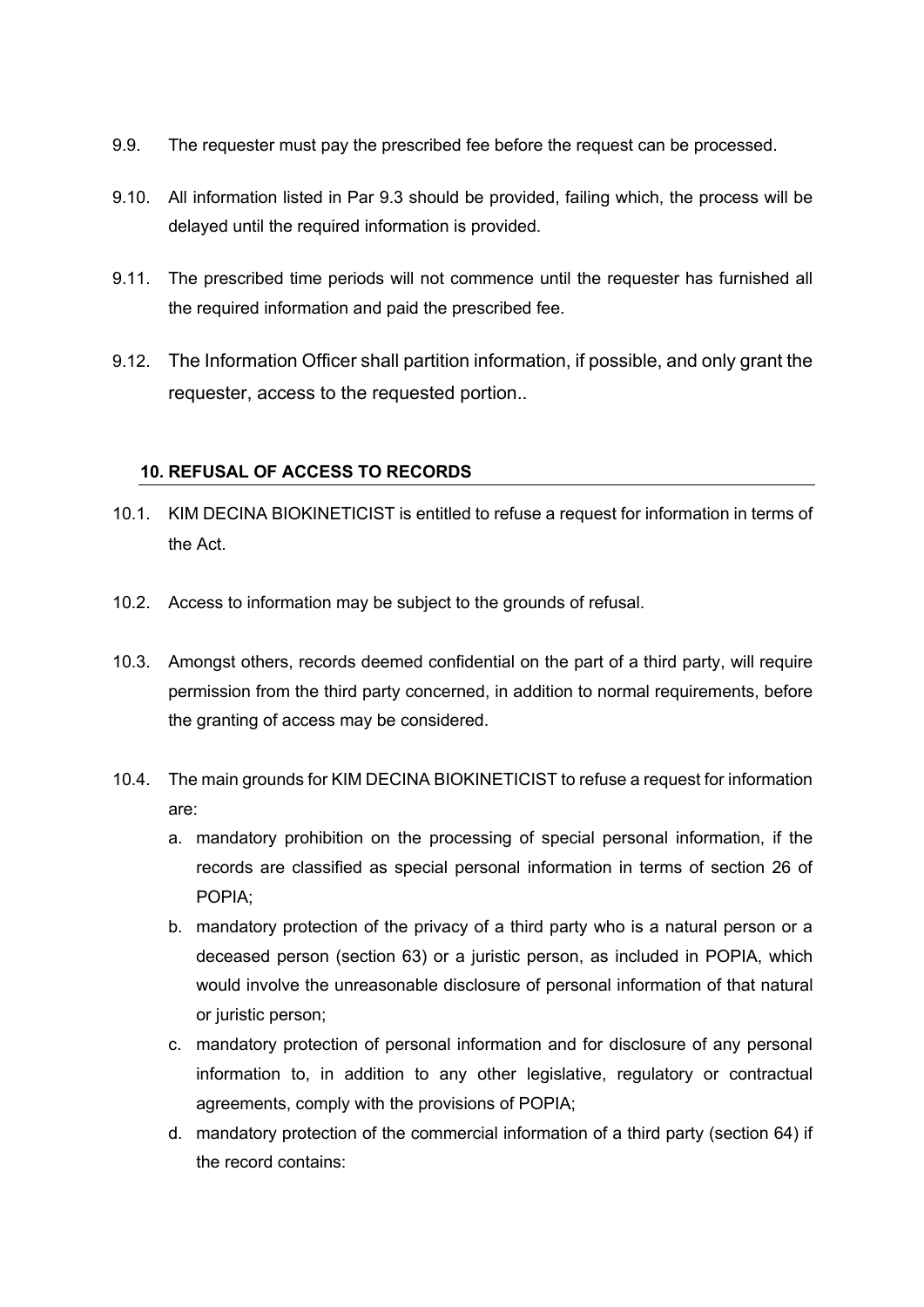- i. trade secrets of the third party;
- ii. financial, commercial, scientific, or technical information which disclosure could likely cause harm to the financial or commercial interests of that third party;
- iii. information disclosed in confidence by a third party to KIM DECINA BIOKINETICIST, if the disclosure could put that third party at a disadvantage in negotiations or commercial competition;
- e. mandatory protection of confidential information of third parties (section 65) if it is protected in terms of any agreement;
- f. mandatory protection of the safety of individuals and the protection of property (section 66);
- g. mandatory protection of records that would be regarded as privileged in legal proceedings (section 67).
- h. the commercial activities (section 68) of a private body, such as KIM DECINA BIOKINETICIST, which may include:
	- i. trade secrets of KIM DECINA BIOKINETICIST;
	- ii. financial, commercial, scientific or technical information which disclosure could likely cause harm to the financial or commercial interests of KIM DECINA BIOKINETICIST;
	- iii. the information which, if disclosed could put KIM DECINA BIOKINETICIST at a disadvantage in negotiations or commercial competition;
	- iv. a computer program which is owned by KIM DECINA BIOKINETICIST, and which is protected by copyright;
	- v. research information (section 69) of KIM DECINA BIOKINETICIST or a third party, if its disclosure would disclose the identity of KIM DECINA BIOKINETICIST, the researcher, or the subject matter of the research and would place the research at a serious disadvantage.
- 10.5. Requests for information that are frivolous or vexatious, or which involve an unreasonable diversion of resources shall be refused.
- 10.6. All requests for information will be assessed on their own merits and in accordance with the applicable legal principles and legislation.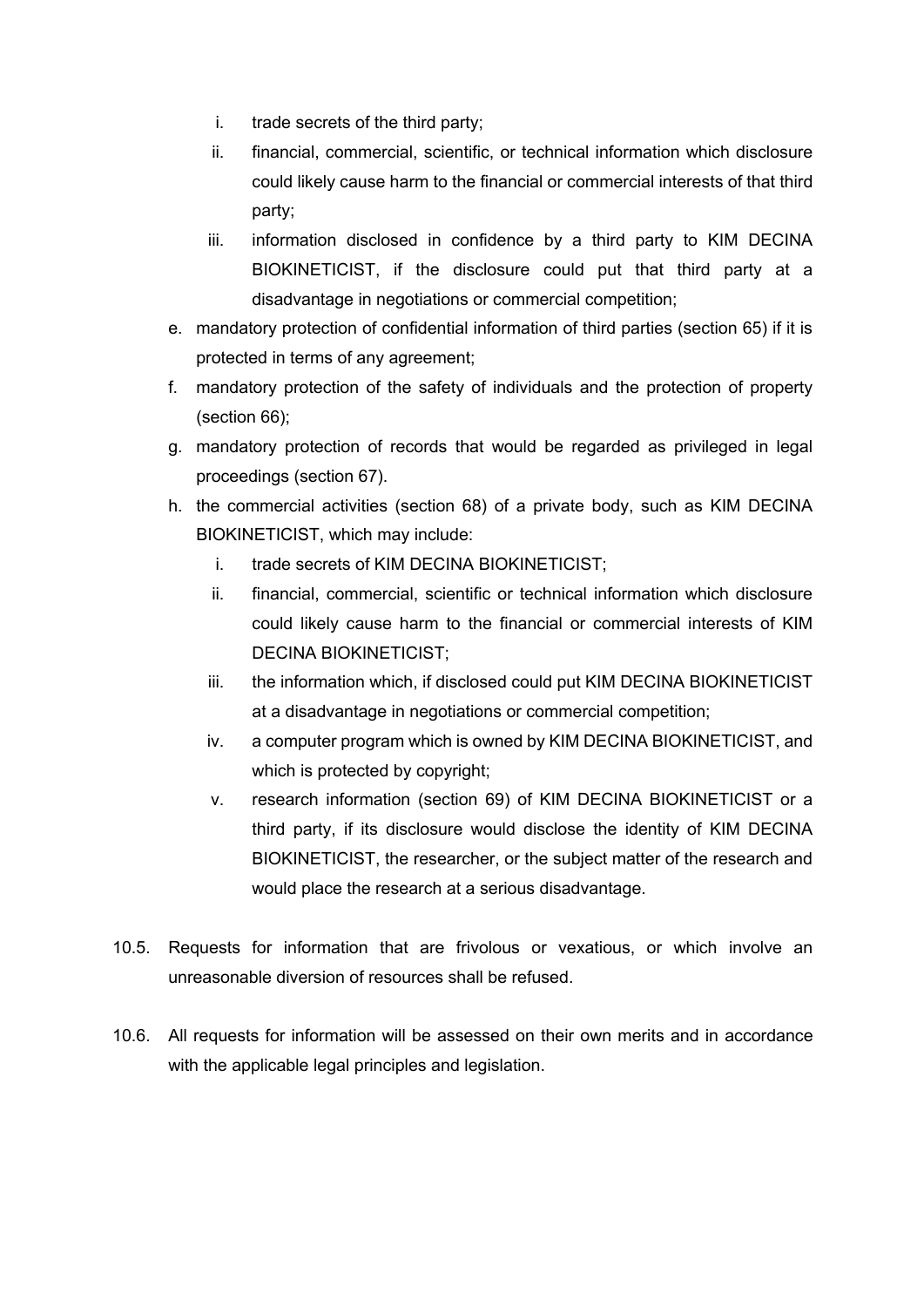- 10.7. If a requested record cannot be found or if the record does not exist, the Information Officer shall, by way of an affidavit or affirmation, notify the requester that it is not possible to give access to the requested record.
- 10.8. Such notice will be regarded as a decision to refuse a request for access to the record concerned for the purpose of the Act.
- 10.9. If the record should later be found, the requester shall be given access to the record in the manner stipulated by the requester in the prescribed form, unless the Information Officer refuses access to such record.

# **11. PRESCRIBED FEES (SECTION 51 (1) (f))**

- 11.1. The Act provides for two types of fees, namely:
	- a. A request fee, which is a form of an administration fee to be paid by all requesters except personal requesters, before the request is considered and is not refundable; and
	- b. An access fee, which is paid by all requesters if a request for access is granted. This fee is inclusive of costs involved by the private body in obtaining and preparing a record for delivery to the requester.
- 11.2. When a request is received by the Information Officer, he/she shall by notice require the requester, other than a personal requester, to pay the prescribed request fee, before processing of the request.
- 11.3. If the search for the information has been made and the preparation of the record for disclosure, including an arrangement to make it available in the requested form, requires more than the hours prescribed in the regulations for this purpose, the Information Officer shall notify the requester to pay as a deposit the prescribed portion of the access fee which would be payable if the request is granted.
- 11.4. If the preparation of the record requested requires more than the prescribed hours 6 (six), a deposit of a third of the payable access fee shall be paid.
- 11.5. The Information Officer shall withhold a record until the requester has paid the requested fees.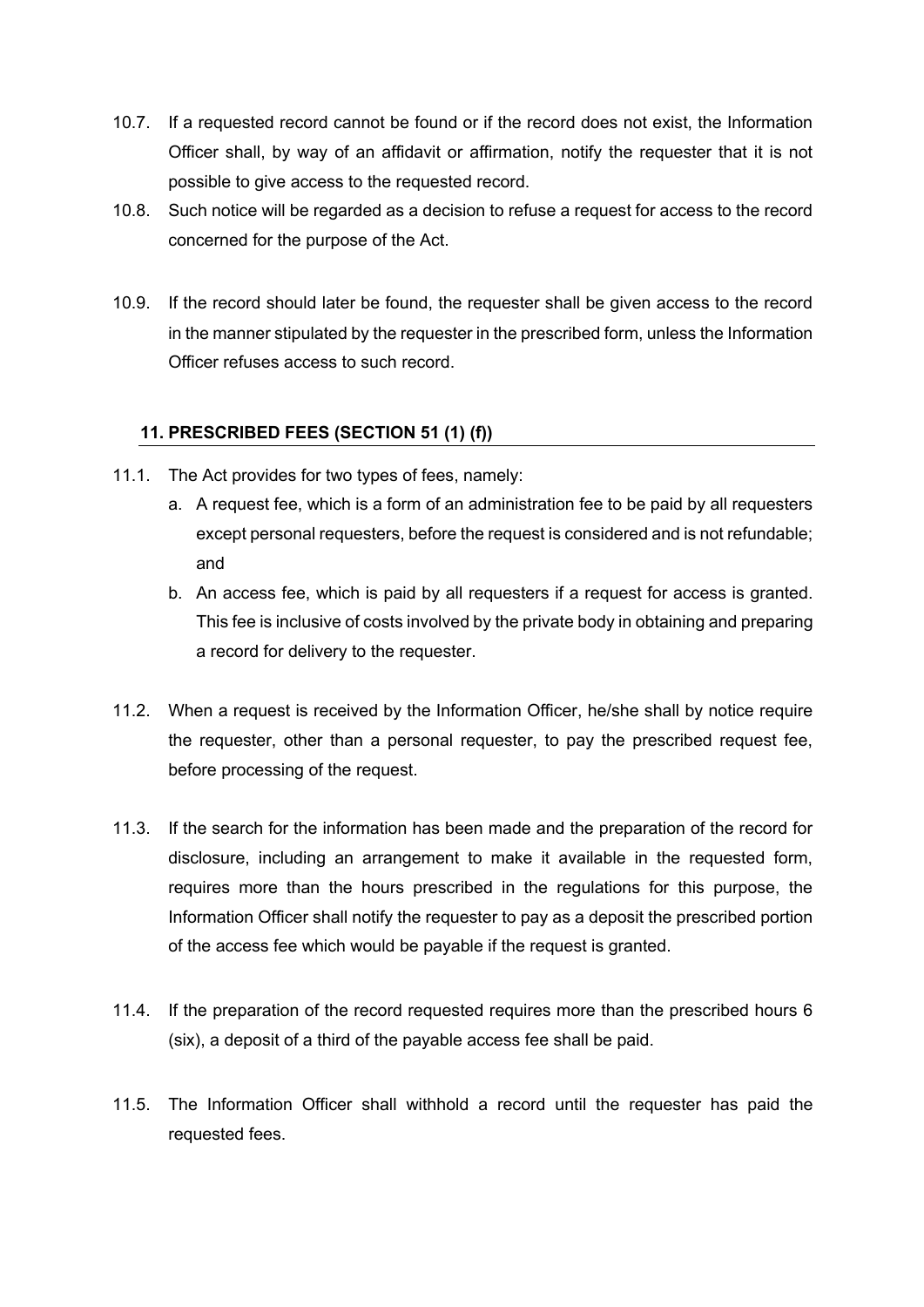- 11.6. A requester whose request for access to information has been granted must pay an access fee that is calculated to include, where applicable, the request fee, the processing fee for reproduction, search, and preparation, and for any time reasonably required over the prescribed hours to search for and prepare the record for disclosure including making arrangements to make it available in the request form.
- 11.7. If a deposit has been paid in respect of a request for access, which is refused, then the Information Officer will repay the deposit to the requester.
- 11.8. Where KIM DECINA BIOKINETICIST has voluntarily provided the Minister with a list of categories of records that will automatically be made available to any person requesting access thereto, the only charge that may be levied for obtaining such records, will be a fee for the reproduction of the record in question.
- 11.9. Where a requester submits a request for access to information about a person other than the requester himself/herself, a request fee in the amount of R50,00 is payable up-front before the institution will further process the request received.
- 11.10. An access fee is payable where a request for access to information is granted, except in those instances where payment of an access fee is specially excluded in terms of the Act or exclusion is determined by the Minister in terms of section 54(8).
- 11.11. A requester may query the payment of the requested fee and/or deposit with the Information Officer. Should the requester find the decision unsatisfactory, he/she may lodge an application with a court.
- 11.12. The Fee Schedule is as follows:

| <b>FEE TYPE</b>    | <b>DESCRIPTION</b>                   | 1333       |
|--------------------|--------------------------------------|------------|
| <b>Request Fee</b> |                                      |            |
|                    | Fees for Requesting Records          | <b>R50</b> |
|                    | (Excluding exempt people in terms of |            |
|                    | the Act)                             |            |
| <b>Access Fee</b>  |                                      |            |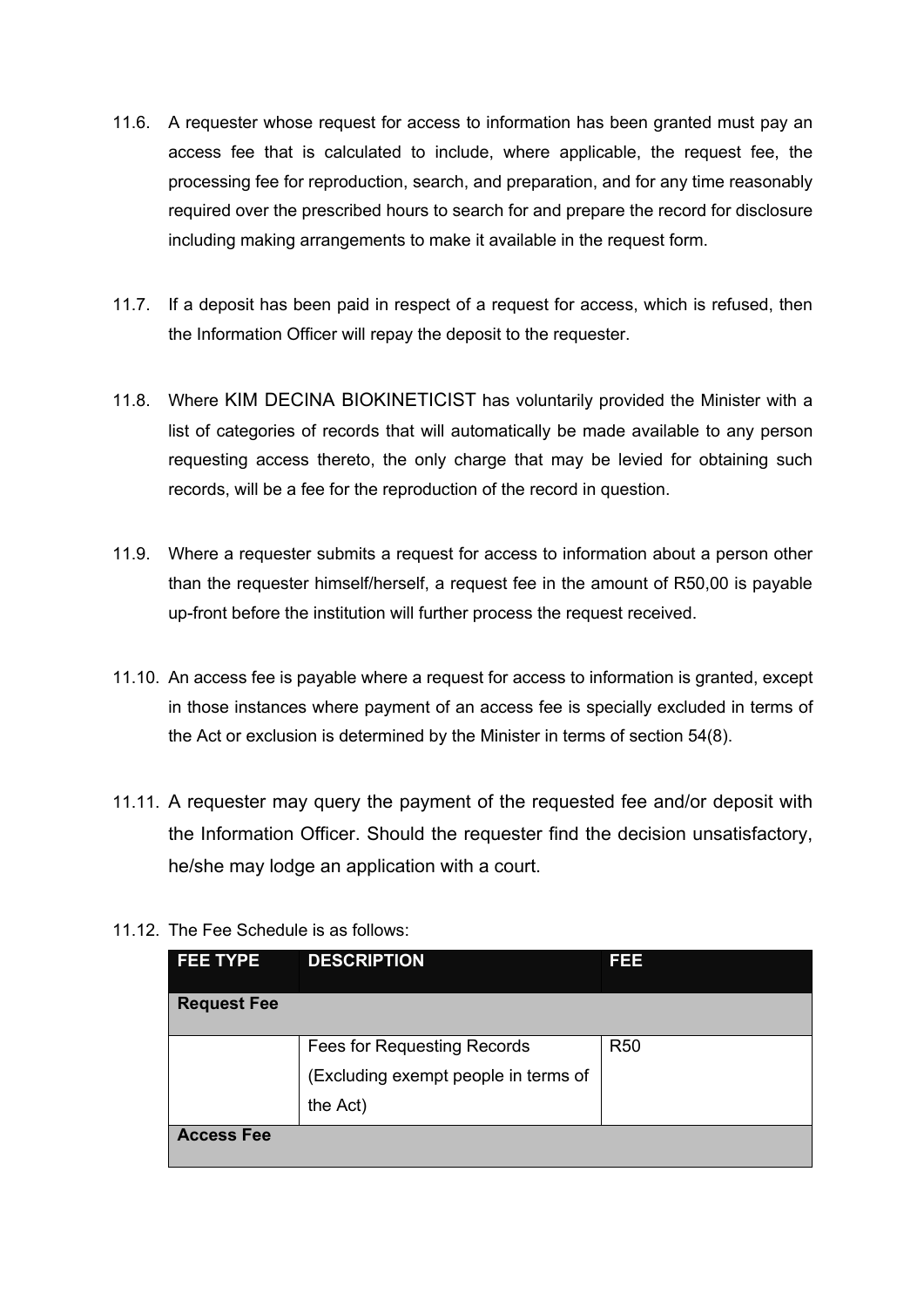| Information in an A-4 size page          | R <sub>1.10</sub>          |
|------------------------------------------|----------------------------|
| photocopy or part thereof                |                            |
| A printed copy of an A4-size page or     | R <sub>0.75</sub>          |
| part thereof                             |                            |
| A copy in computer-readable format,      | R70.00                     |
| for example: Compact disc                |                            |
| A transcription of visual images, in an  | R40.00                     |
| A4-size page or part thereof             |                            |
| A copy of visual images                  | R60.00                     |
| A transcription of an audio record for   | R <sub>20.00</sub>         |
| an A4-size page or part thereof          |                            |
| A copy of an audio record                | R30.00                     |
| Search and preparation of the record     | R30 per hour               |
| for disclosure. Excluding the first hour |                            |
| reasonable required for the search       |                            |
| and preparation                          |                            |
| Postage Fee                              | <b>Actual Fee Incurred</b> |
|                                          |                            |

## **12. DECISION**

- 12.1. KIM DECINA BIOKINETICIST will, within 30 (thirty) days of receipt of the request, decide whether to grant or decline the request and give written notice with reasons to that effect.
- 12.2. The 30 (thirty) day period within which KIM DECINA BIOKINETICIST must decide whether to grant or refuse the request, may be extended for a further period of not more than (30) thirty days if the request is for a large amount of information, or the request requires a search for information held at another location and the information cannot reasonably be obtained within the original 30 (thirty) day period.
- 12.3. KIM DECINA BIOKINETICIST will notify the requester in writing should an extension be sought.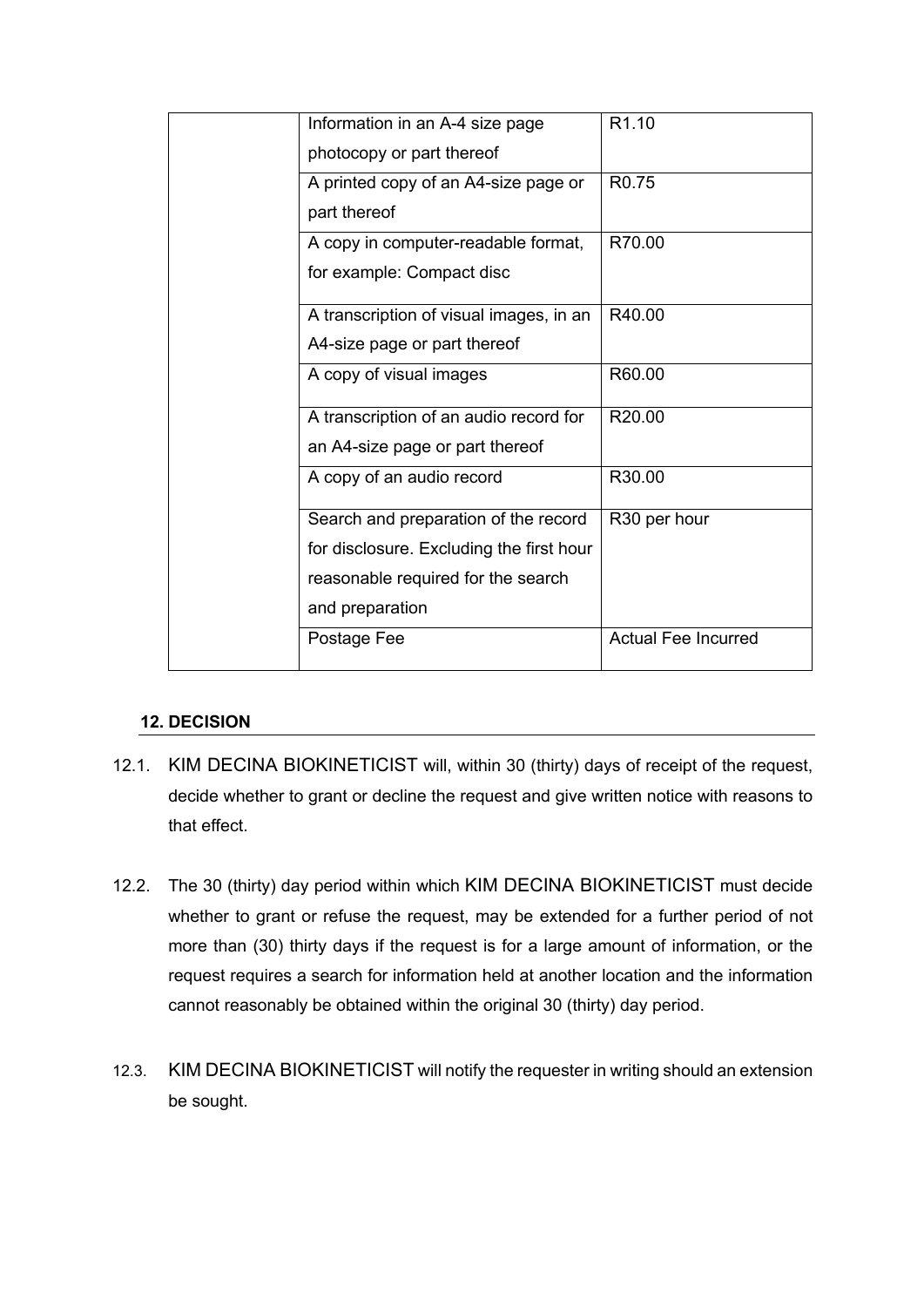#### **13. REMEDIES FOR REFUSAL OF A REQUEST**

#### **13.1. Internal Remedies**

- a. KIM DECINA BIOKINETICIST does not have internal appeal procedures as the decision made by the Information Officer is final.
- b. A requester will need to exercise external remedies should the request for information be refused, and they are not satisfied with the decision by the Information Officer.

#### **13.2. External Remedies**

- a. A requestor and/or third party that is dissatisfied with the Information Officer's refusal to disclose information, may within 30 (thirty) days of receipt of notification of the decision apply to the High Court with jurisdiction, for relief.
- 13.3. For purposes of the Act, the Courts that have jurisdiction over these applications are the Constitutional Court, the High Court, and a Magistrate's Court designated by the Minister of Justice and Constitutional Development.

#### **14. ACCESS TO RECORDS**

- 14.1. Records held by KIM DECINA BIOKINETICIST may be accessed by request only, once the prerequisite requirements for access have been met.
- 14.2. A requester is any person requesting access to information. There are two types of requester:

#### **a. Personal Requester**

- i. A personal requester is a requester who is seeking access to information containing personal information about the requester.
- ii. KIM DECINA BIOKINETICIST will voluntarily provide the requested information or give access to any record concerning the requester's personal information. The prescribed fee for the reproduction of the information requested will be charged (if applicable).

#### **b. Other Requester**

- i. This requester is entitled to request access to information on third parties.
- ii. In considering such a request, the Information Officer will take all reasonable steps to inform the third party to whom the requested record relates of the request.